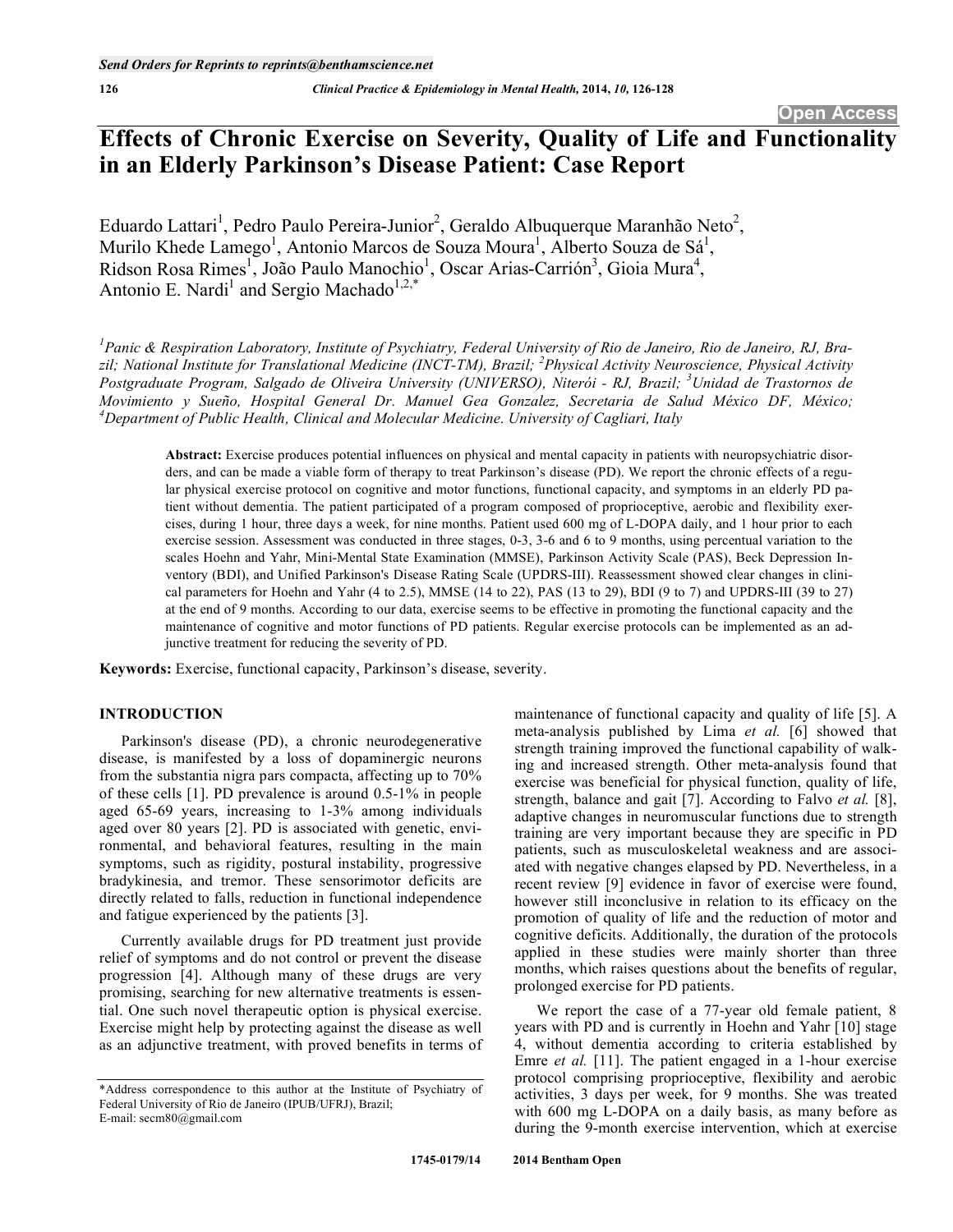

**Fig. (1).** Percentual variation of disease evolution throughout exercise intervention. **Note:** BDI: Beck Depression Inventory; MMSE: Mini Mental State Examination; PAS: Parkinson Activity Scale; UPDRS: **Unified Parkinson's Disease Rating Scale.**

days would be administered 1 hour before the start of the training session. Previously to the intervention, a moderate cognitive loss was detected by a score 14 in the Mini-Mental State Examination (MMSE) [12], as well as a moderate functional capacity, detected by a score 13 in the Parkinson Activity Scale (PAS) [13]. A score 39 on the UPDRS III and a score of 9 was observed in BDI. Data from the reevaluations conducted during the chronic exercise intervention show a clear reduction in the severity of the disease by the end of the 9-month period according to percentual variation (Fig. **1**).

It is well known that PD is associated with a number of motor and cognitive deficits [5,9]. Exercise seems to contribute to the protection of the central nervous system (CNS) against PD, and can be considered as an adjuvant treatment approach to the disease [9]. Also, epidemiological studies suggest that exercise reduce the risk for PD [5,9]. Additionally, other studies have been investigating the efficacy of exercise on PD, especially in terms of motor performance, gait and activities of daily living [9]. Thus, variables such as exercise intensity seem to positively modulate the neuroprotective effect, since more intense activities would be more strongly associated with the induction of neuroprotection [5]. These studies showed that exercise is effective in the promotion of the quality of life and in the maintenance of motor and cognitive functions [5,9].

In fact, the enhancement of functional capacity, as consequence of strength [5], proprioceptive and flexibility training [6], may positively affect patients' functionality and quality of life, which is not necessarily due to neurochemical alterations [5]. In terms of cognition, it is known that exercise increases the synthesis and release of various neurotrophic factors, such as brain-derived neurotrophic factor (BDNF) and insulin-like growth factor (IGF-1), both of them are related to healthy cognitive functioning, neurogenesis and cerebral plasticity [5,9]. Although there are few studies showing that exercise in long term appears to be beneficial for PD patients [5,9], our results support the few evidences that have been published, especially in terms of cognition.

## **CONFLICT OF INTEREST**

The authors confirm that this article content has no conflict of interest.

### **ACKNOWLEDGEMENTS**

Declared none.

### **REFERENCES**

- [1] Poewe W, Mahlknecht P. The clinical progression of Parkinson's disease. Parkinsonism Relat Disord 2009: 15 (Suppl 4) : S28-32.
- [2] Schneider SA, Obeso JA. Clinical and Pathological Features of Parkinson's Disease. Curr Top Behav Neurosci 2014 [Epub Ahead of Print].
- [3] Gazibara T, Pekmezovic T, Tepavcevic DK, *et al.* Circumstances of falls and fall-related injuries among patients with Parkinson's disease in an outpatient setting. Geriatr Nurs 2014; 35(5): 364-9.
- [4] Tarazi FI, Sahli ZT, Wolny M, Mousa SA. Emerging therapies for Parkinson's disease: From bench to bedside. *Pharmacol Ther* 2014; 144(2): 123-33.
- [5] Matta MPE, Cevada T, Sobral MR, *et al.* Neuroscience of exercise: from neurobiology mechanisms to mental health. Neuropsychobiol 2013; 68 (1): 1-14.
- [6] Lima LO, Scianni A, Rodrigues-de-Paula F. Progressive resistance exercise improves strength and physical performance in people with mild to moderate Parkinson's disease: a systematic review. J Physiother 2013; 59 (1): 7-13.
- [7] Goodwin VA, Richards SH, Taylor RS, Taylor AH, Campbell JL. The effectiveness of exercise interventions for people with Parkinson's disease: a systematic review and meta-analysis. Mov Disord 2008; 23(5): 631-40.
- [8] Falvo MJ, Schilling BK, Earhart GM. Parkinson's disease and resistive exercise: rationale, review, and recommendations. Mov Disord 2008; 23(1): 1-11.
- [9] Murray DK, Sacheli MA, Eng JJ, Stoessl AJ. The effects of exercise on cognition in Parkinson's disease: a systematic review. Transl Neurodegener 2014; 3(1): 5.
- [10] Goetz CG, Poewe W, Rascol O, *et al.* Movement Disorder Society Task Force report on the Hoehn and Yahr staging scale: status and recommendations. Mov Disord 2004; 19(9): 1020-8.